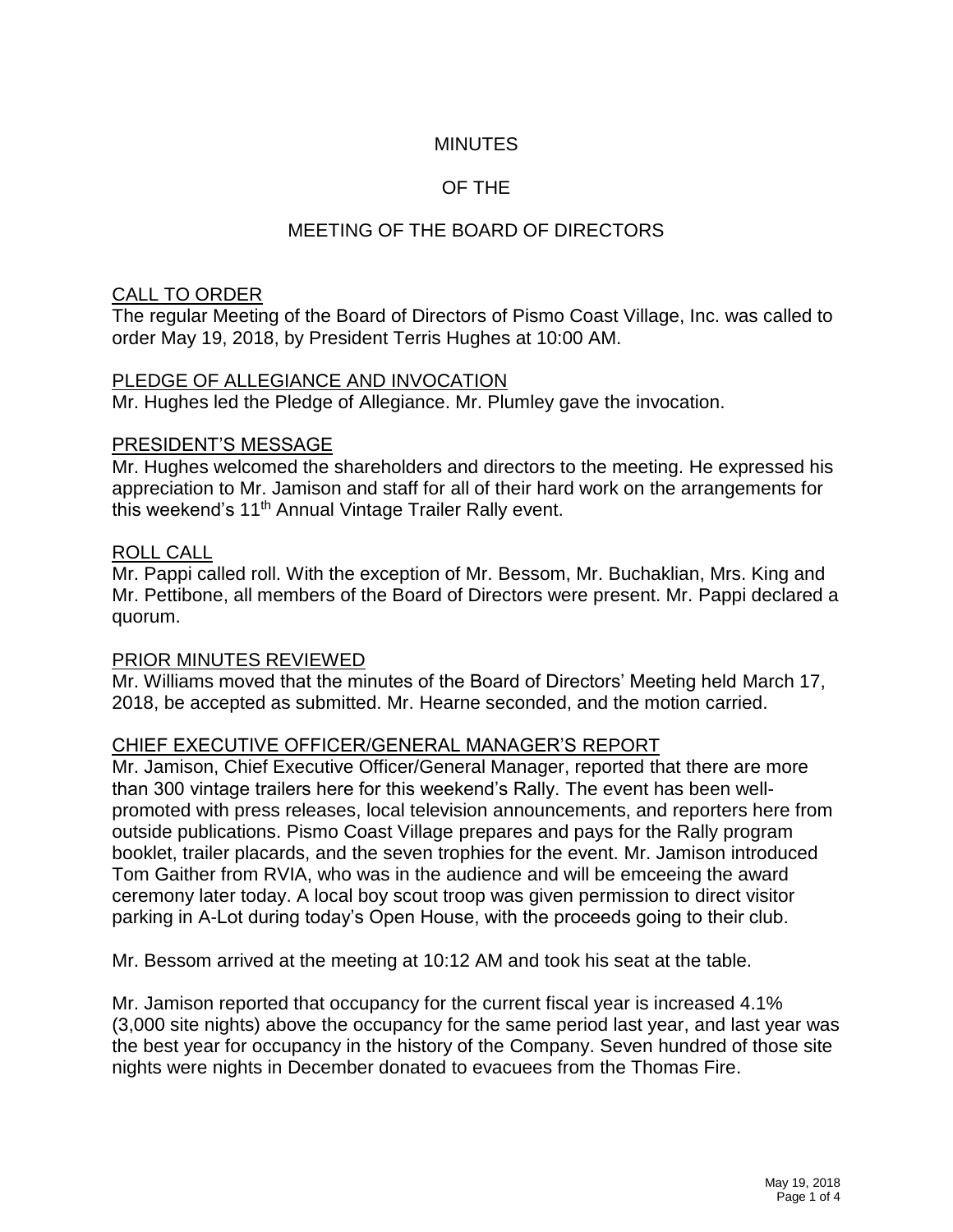The new cell tower that was constructed in Storage Lot A is completed, but they have not yet been able to trench under Dolliver Street/Highway One to connect with the electrical power and fiber optics services. Verizon is still working to get approval for an easement from CalTrans to do this. The City of Pismo Beach's new lift station in A-Lot and the high-pressure sewer line up Dolliver Street/Highway One have this same challenge. Next week the contractor will begin surveying and doing preliminary work along the street. Mr. Jamison also reported on the City of Pismo Beach's plan to change some streets to one-way-only to assist with traffic flow through downtown Pismo Beach.

The construction documents for the new RV Shop in Oceano were submitted to the County for review and the permit issuance. Our team of engineers and architects have said that the permit process should take 6 - 8 weeks. We did have a slight challenge with our electrical plans when the engineer we have worked with for years unexpectedly passed away. Fortunately, he had completed most of the plans, so his office staff was able to complete the work, and his business partner, also an engineer, was able to sign off on the plans.

Mr. Jamison reported on the capital projects for the current fiscal year. The new Hino truck for the Trailer Movers' fleet will be delivered on Monday. Later this year, we will be purchasing another Hino truck to replace the last International Truck. We completed the installation of the new heating and air-conditioning system in the General Store.

Staff is doing a great job and the Resort looks good. Overall, we are happy with the work that the new landscaping contractors have been doing with the resort's grounds. Our staff has taken over the weed control responsibilities in our storage lots, and we have purchased the needed equipment to support that job. We are still looking to hire more staff for the Housekeeping Department and Recreation.

#### EXECUTIVE AND PERSONNEL & COMPENSATION/BENEFITS COMMITTEE REPORT

Mr. Nelson, Chair of the Personnel and Compensation/Benefits Committee, reported that there was a joint meeting held yesterday with the Executive Committee. All committee members were present; Mr. Jamison also attended. Mr. Jamison gave the committees an update on the resort, the Pismo Coast Village Honorary and Memorial Scholarship Fund, the new RV Shop project, property issues, and equipment issues. Following that, the Committee reviewed and approved the annual review proposal for one of Mr. Jamison's direct report employees.

#### FINANCE COMMITTEE REPORT

Mr. Hardesty, Chair, reported that the Committee met this morning. Except for Mr. Pettibone, all committee members were present. Mr. Hughes and Mr. Jamison also attended. The Finance Committee reviewed income and expenses for the first seven months of the fiscal year, and comparisons were made to budgeted amounts. The Committee also reviewed variances, capital expenditures and the balance sheet, which was found to be strong. Mr. Jamison presented the first draft of the Operational Budget and the Capital Expenditures Budget for Fiscal Year 2018/2019 to the committee. A motion from committee will be presented during Closed Session.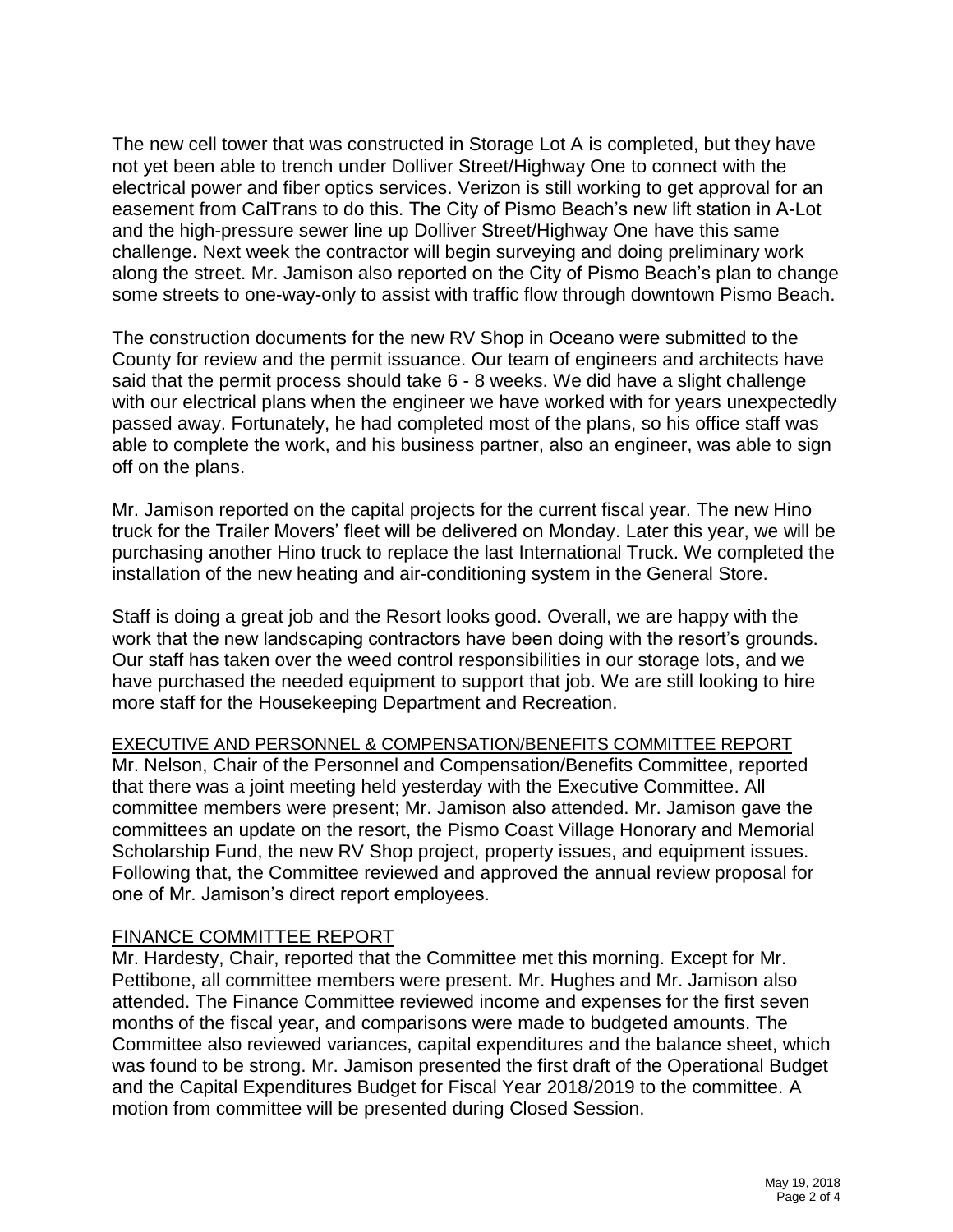# OPERATIONS COMMITTEE REPORT

Mr. Plumley, Chair, said that the Operations Committee met this morning; all committee members were present. The Committee reviewed the draft of the 2019 Shareholder Information Manual/Calendar. They also reviewed the guest comments from the www.guestreviews.com website report and car passes submitted at checkout. The Committee will present a motion to Board during Closed Session.

### AUDIT COMMITTEE REPORT

Mr. Enns, Chair, said the Committee met yesterday; all committee members were present. Accounting Manager Kitty Karstetter and Reservations Supervisor Darrell Sisk also attended to report on the procedures for handling general public reservation cancellations. The Committee also reviewed the advance deposits adjustments.

## ENVIRONMENTAL, HEALTH & SAFETY ADVISORY COMMITTEE REPORT

Due to the absence of Mrs. King, Committee Chair, Mr. Skaggs gave the report. The Committee met yesterday morning. With the exception of Mrs. King and Mr. Buchaklian, all committee members were present. At the meeting, Charles Amian, Operations Manager, gave an update on accidents and injuries to guests and employees since the Committee's last meeting. He was pleased to report that there were no incidents involving employees, however, yesterday there was an accident at Restroom 4 involving a guest that tripped and fell. The Committee interviewed Stacy, Maintenance Worker, regarding safety issues. They toured the General Store and the restaurant facility and updated the Committee's List of Advisories.

#### NOMINATING COMMITTEE REPORT

Mr. Hearne, Chair, said the Committee met yesterday. All committee members were present. The Committee reviewed their list of candidate interview questions. The Committee interviewed one new prospective candidate for Board membership. Following that, the Committee reviewed the Active Board Application Packet Log and Active Top Candidates for Board Membership Report.

#### SHAREHOLDERS' COMMENTS

Jeanne Sousa, owner/broker of Pismo Coast Investments, reported that she has her first listing of a share for sale at a price of \$40,000.

A shareholder said that she likes the new gravel that is being tested on several campsites and asked if others had commented about the material. Mr. Jamison said that we have received all positive comments about it, and we do plan on putting the gravel on more sites. She loves that we are having the Vintage Trailer Rally this weekend.

A shareholder commented that he likes the new industrial bike pump that was installed by the bicycle rack at the Square.

Mr. Hughes recessed the meeting at 10:37 AM, asking the shareholders to leave the meeting room. He reconvened the meeting in Closed Session at 10:50 AM.